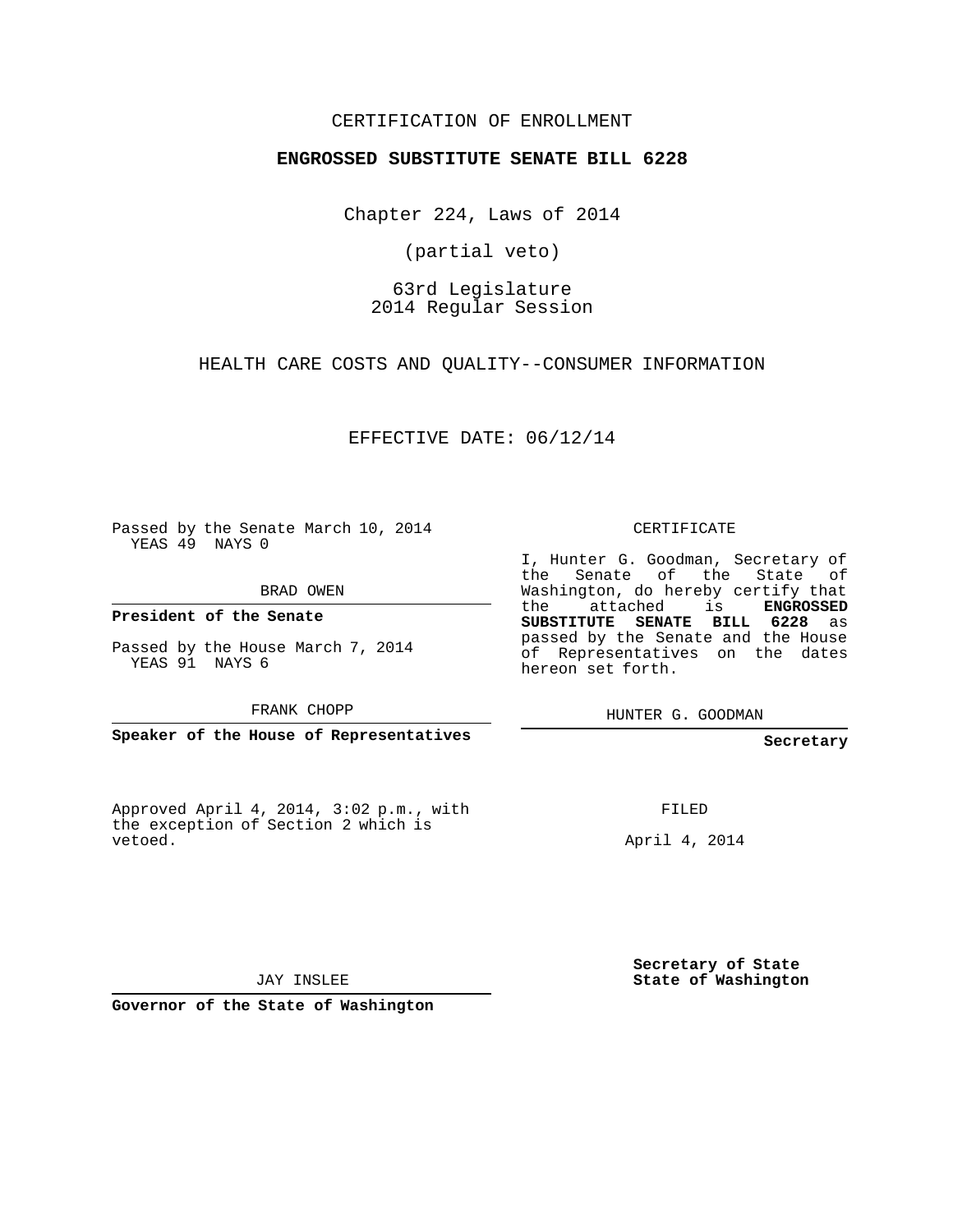# **ENGROSSED SUBSTITUTE SENATE BILL 6228** \_\_\_\_\_\_\_\_\_\_\_\_\_\_\_\_\_\_\_\_\_\_\_\_\_\_\_\_\_\_\_\_\_\_\_\_\_\_\_\_\_\_\_\_\_

\_\_\_\_\_\_\_\_\_\_\_\_\_\_\_\_\_\_\_\_\_\_\_\_\_\_\_\_\_\_\_\_\_\_\_\_\_\_\_\_\_\_\_\_\_

AS AMENDED BY THE HOUSE

Passed Legislature - 2014 Regular Session

## **State of Washington 63rd Legislature 2014 Regular Session**

**By** Senate Health Care (originally sponsored by Senators Mullet, Tom, Keiser, Frockt, Parlette, Hatfield, Cleveland, Fain, Becker, Ericksen, Rolfes, and Pedersen)

READ FIRST TIME 02/07/14.

 AN ACT Relating to transparency tools for consumer information on health care cost and quality; adding a new section to chapter 41.05 3 RCW; adding a new section to chapter 48.43 RCW; and creating a new section.

5 BE IT ENACTED BY THE LEGISLATURE OF THE STATE OF WASHINGTON:

 NEW SECTION. **Sec. 1.** Consumers face a challenge finding reliable, consumer friendly information on health care pricing and quality. Greater transparency of health care prices and quality leads to engaged, activated consumers. Research indicates that engaged and educated consumers help control costs and improve quality with lower costs per patient, lower hospital readmission rates, and the use of higher quality providers. Washington is a leader in efforts to develop and publish provider quality information.

 Although data is available today, research indicates the existing information is not user friendly, consumers do not know which measures are most relevant, and quality ratings are inconsistent or nonstandardized. It is the intent of the legislature to ensure consumer tools are available to educate and engage patients in managing their care and understanding the costs and quality.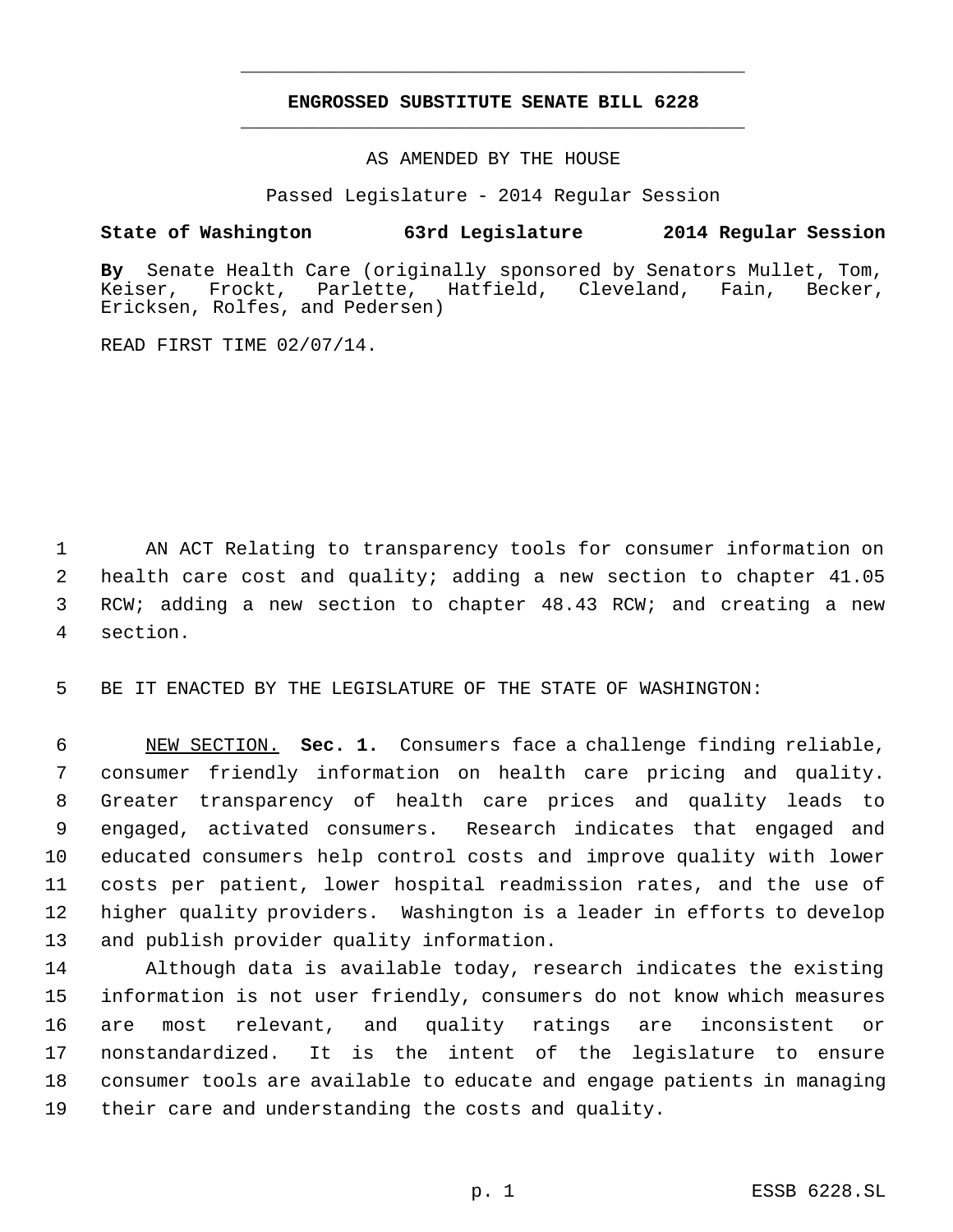*\*NEW SECTION. Sec. 2. A new section is added to chapter 41.05 RCW to read as follows:*

 *(1) There is created a performance measures committee, the purpose of which is to identify and recommend standard statewide measures of health performance to inform public and private health care purchasers and to propose benchmarks to track costs and improvements in health outcomes.*

 *(2) Members of the committee must include representation from state agencies, small and large employers, the two largest health plans by enrollment, patient groups, federally recognized tribal members, consumers, academic experts on health care measurement, hospitals, physicians, and other providers. The governor shall appoint the members of the committee, except that a statewide association representing hospitals may appoint a member representing hospitals, a statewide association representing physicians may appoint a member representing physicians, and a statewide association representing nurses may appoint a member representing nurses. The governor shall ensure that members represent diverse geographic locations and both rural and urban communities. The committee must be chaired by the director of the authority.*

 *(3) The committee shall develop a transparent process for selecting performance measures, and the process must include opportunities for public comment.*

 *(4) By January 1, 2015, the committee shall submit the performance measures to the authority. The measures must include dimensions of:*

- *(a) Prevention and screening;*
- *(b) Effective management of chronic conditions;*
- *(c) Key health outcomes;*
- *(d) Care coordination and patient safety; and*

 *(e) Use of the lowest cost, highest quality care for preventive care and chronic and acute conditions.*

*(5) The committee shall develop a measure set that:*

*(a) Is of manageable size;*

 *(b) Gives preference to nationally reported measures and, where nationally reported measures may not be appropriate or available, measures used by state agencies that purchase health care or commercial health plans;*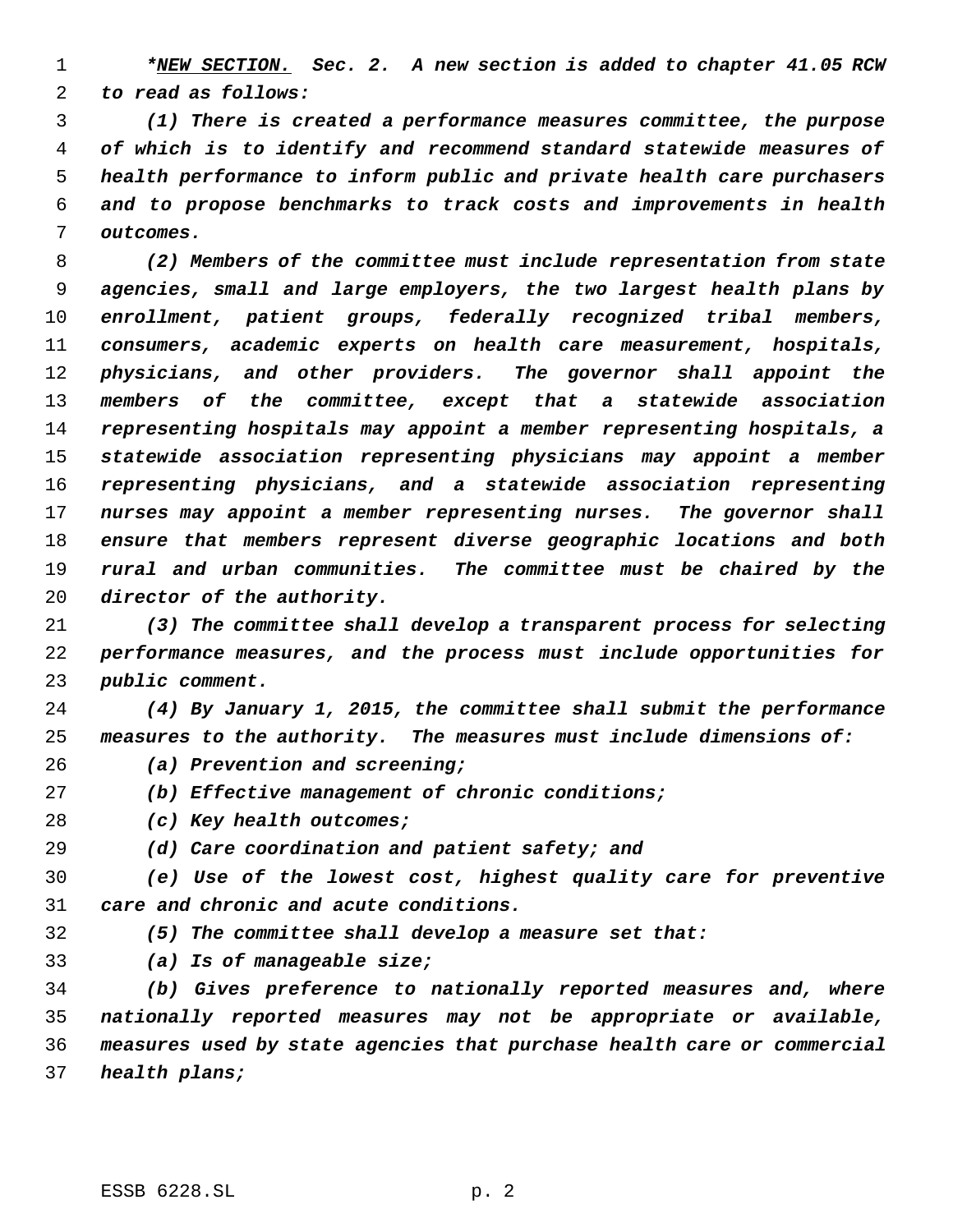*(c) Focuses on the overall performance of the system, including outcomes and total cost;*

 *(d) Is aligned with the governor's performance management system measures and common measure requirements specific to medicaid delivery systems under RCW 70.320.020 and 43.20A.895;*

 *(e) Considers the needs of different stakeholders and the populations served; and*

 *(f) Is usable by multiple payers, providers, hospitals, purchasers, public health, and communities as part of health improvement, care improvement, provider payment systems, benefit design, and administrative simplification for providers and hospitals.*

 *(6) State agencies shall use the measure set developed under this section to inform and set benchmarks for their purchasing.*

 *(7) The committee shall establish a public process to periodically evaluate the measure set and make additions or changes to the measure set as needed. \*Sec. 2 was vetoed. See message at end of chapter.*

 NEW SECTION. **Sec. 3.** A new section is added to chapter 48.43 RCW to read as follows:

 (1) Each carrier offering or renewing a health benefit plan on or after January 1, 2016, must offer member transparency tools with certain price and quality information to enable the member to make treatment decisions based on cost, quality, and patient experience. The transparency tools must aim for best practices and, at a minimum:

 (a) Must display cost data for common treatments within the following categories:

(i) In-patient treatments;

27 (ii) Outpatient treatments;

(iii) Diagnostic tests; and

(iv) Office visits;

 (b) Recognizing integrated health care delivery systems focus on total cost of care, carrier's operating integrated care delivery systems may meet the requirement of (a) of this subsection by providing meaningful consumer data based on the total cost of care. This subsection applies only to the portion of enrollment a carrier offers pursuant to chapter 48.46 RCW and as part of an integrated delivery system, and does not exempt from (a) of this subsection coverage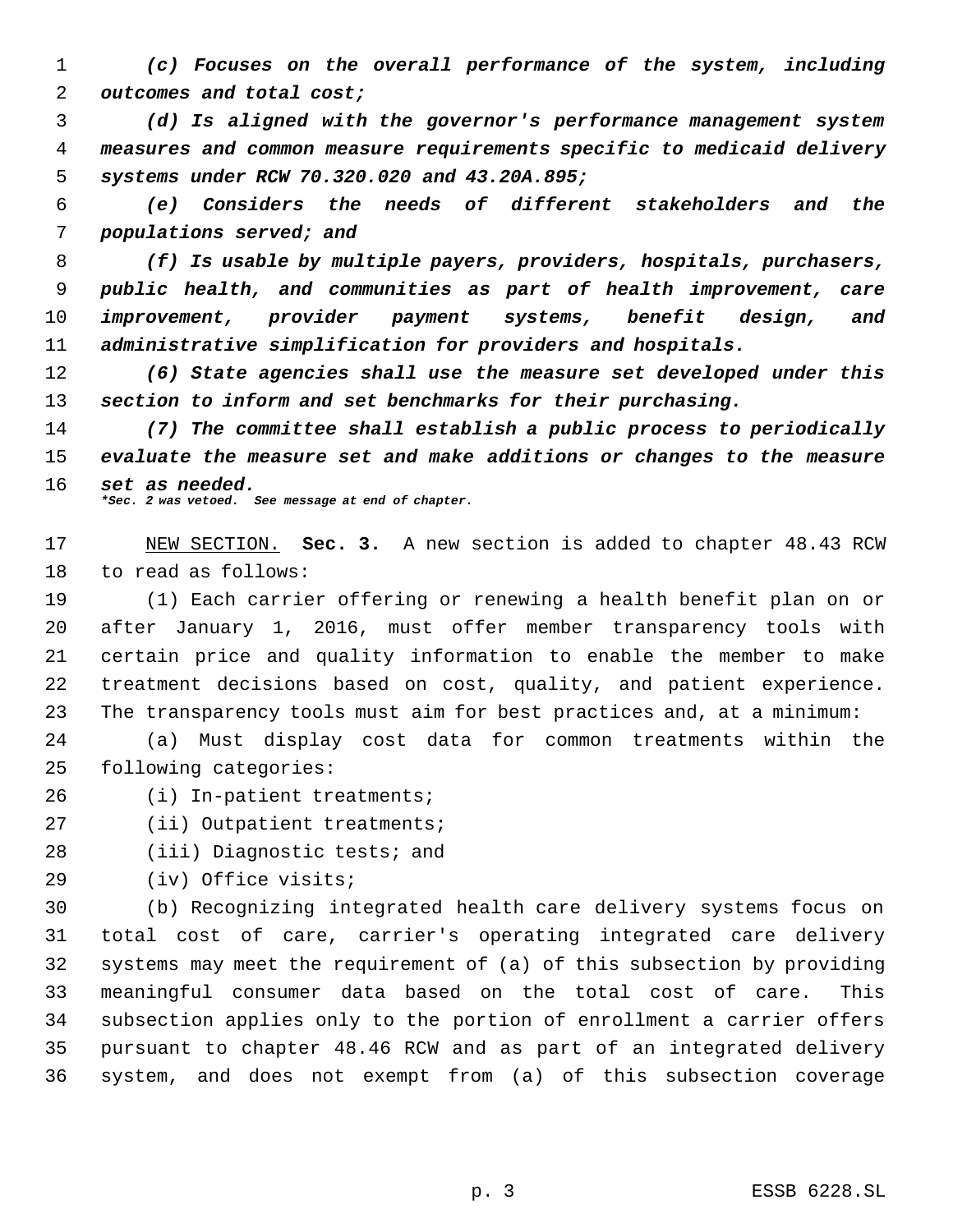offered pursuant to chapter 48.21, 48.44, or 48.46 RCW if not part of an integrated delivery system;

 (c) Are encouraged to display the cost for prescription medications on their member web site or through a link to a third party that manages the prescription benefits;

 (d) Must include a patient review option or method for members to provide a rating or feedback on their experience with the medical provider that allows other members to see the patient review, the feedback must be monitored for appropriateness and validity, and the site may include independently compiled quality of care ratings of providers and facilities;

 (e) Must allow members to access the estimated cost of the treatment, or the total cost of care, as set forth in (a) and (b) of this subsection on a portable electronic device;

 (f) Must display options based on the selected search criteria for members to compare;

 (g) Must display the estimated cost of the treatment, or total cost of the care episode, and the estimated out-of-pocket costs of the treatment for the member and display the application of personalized benefits such as deductibles and cost-sharing;

 (h) Must display quality information on providers when available; and

 (i) Are encouraged to display alternatives that are more cost- effective when there are alternatives available, such as the use of an ambulatory surgical center when one is available or medical versus surgical alternatives as appropriate.

 (2) In addition to the required features on cost and quality information, the member transparency tools must include information to allow a provider and hospital search of in-network providers and hospitals with provider information including specialists, distance from patient, the provider's contact information, the provider's education, board certification and other credentials, where to find information on malpractice history and disciplinary actions, affiliated hospitals and other providers in a clinic, and directions to provider offices and hospitals.

 (3) Each carrier offering or renewing a health benefit plan on or after January 1, 2016, must provide enrollees with the performance information required by section 2717 of the patient protection and